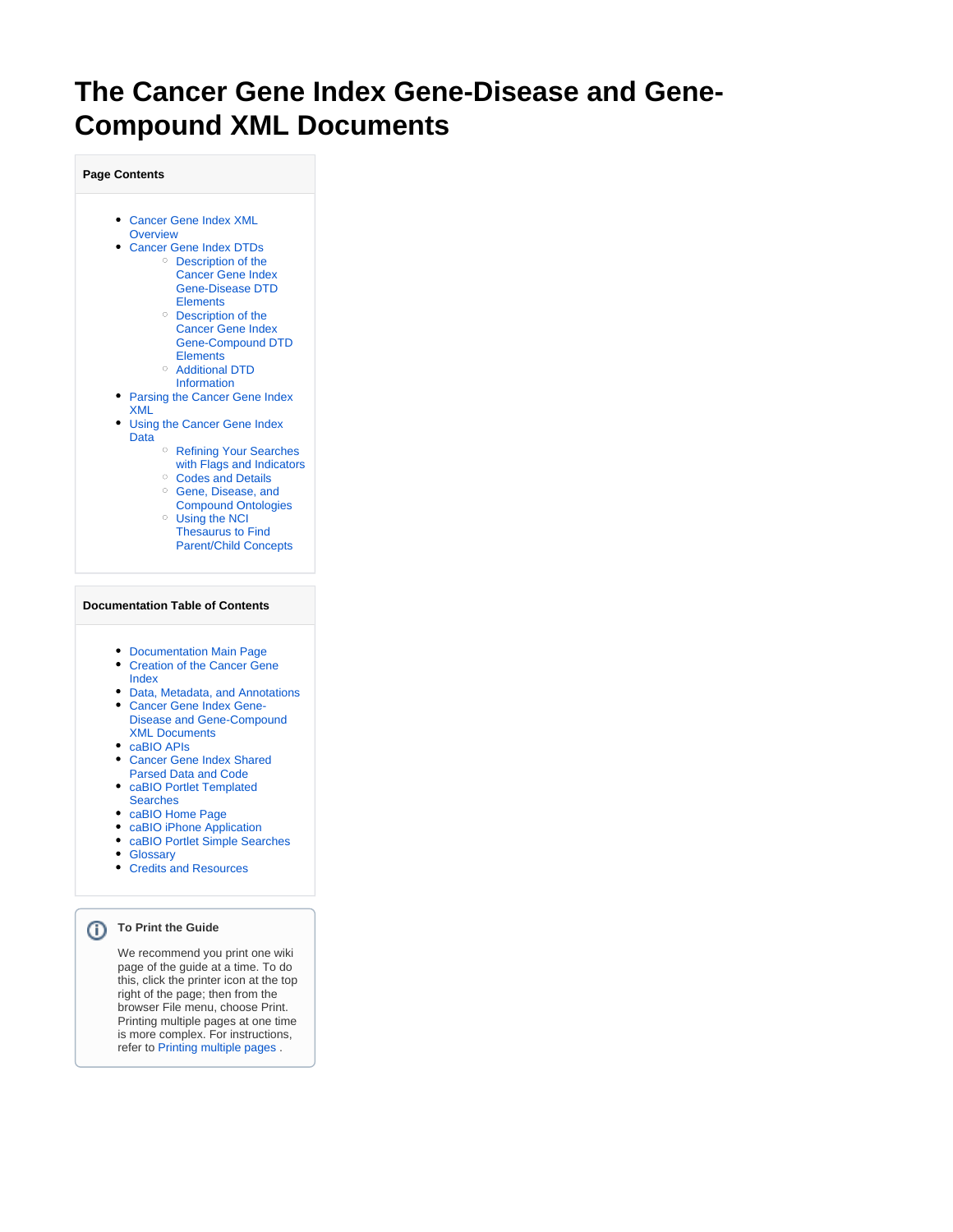#### **Having Trouble Reading the Text?**

Resizing the text for any web page is easy. For information on how to do this in your web browser, refer to this [W3C tutorial](http://www.w3.org/WAI/changedesign) E

# <span id="page-1-0"></span>Cancer Gene Index XML Overview

The Cancer Gene Index is available as two ZIP files that contain the data from the Gene-Disease and Gene-Compound Databases. The Cancer Gene Index Gene-Disease and Gene-Compound "Databases" each include an XML document and an accompanying DTD, CancerIndex\_disease\_XML.dtd and CancerIndex\_compound\_XML.dtd, respectively. You may freely download the [Gene-Disease file](https://github.com/cbiit/nci-docs-files/tree/master/files/trunk/cancergeneindex/cancergeneindex/CancerGeneIndex/NCI_CancerIndex_allphases_disease.zip) and [Gene-Compound file](https://github.com/cbiit/nci-docs-files/tree/master/files/trunk/cancergeneindex/cancergeneindex/CancerGeneIndex/NCI_CancerIndex_allphases_compound.zip) from the Cancer Gene Index website.

#### **XML System Requirements** ത

The Cancer Gene Index Gene-Disease and Gene-Compound data sets require at least 720 MB of available hard drive space.

You can use these documents to uncover fact-based associations between genes and diseases or genes and compounds. In addition, you can evaluate the evidence from which these associations were extracted (that is, the sentences from MEDLINE abstracts) and the [codes](https://wiki.nci.nih.gov/display/cageneindex/Data%2C+Metadata%2C+and+Annotations#Data,Metadata,andAnnotations-EvidenceCodes) and [details](https://wiki.nci.nih.gov/display/cageneindex/Data%2C+Metadata%2C+and+Annotations#Data,Metadata,andAnnotations-RoleDetails) that describe these associations. Other annotations, such as [sentence status flags,](https://wiki.nci.nih.gov/display/cageneindex/Data%2C+Metadata%2C+and+Annotations#Data,Metadata,andAnnotations-sentencestatusflags) [negation indicators,](https://wiki.nci.nih.gov/display/cageneindex/Data%2C+Metadata%2C+and+Annotations#Data,Metadata,andAnnotations-Indicators) [cell line indicators](https://wiki.nci.nih.gov/display/cageneindex/Data%2C+Metadata%2C+and+Annotations#Data,Metadata,andAnnotations-Indicators), and organism data are information-rich and may be used to limit queries of the data, for example. Additional information is available in the [Using the Cancer Gene Index](#page-4-5) subsection of this document.

## <span id="page-1-1"></span>Cancer Gene Index DTDs

Descriptions of the Gene-Disease and Gene-Compound DTD elements are provided below.

#### <span id="page-1-2"></span>Description of the Cancer Gene Index Gene-Disease DTD Elements

| <b>Gene-Disease DTD Element</b>                                                                                                                                           | <b>Description</b>                                                                                          |
|---------------------------------------------------------------------------------------------------------------------------------------------------------------------------|-------------------------------------------------------------------------------------------------------------|
| ELEMENT GeneEntryCollection (GeneEntry+)                                                                                                                                  | A collection of all gene, disease, evidence, and<br>annotation information associated with a gene concept   |
| ELEMENT GeneEntry (HUGOGeneSymbol, GeneAliasCollection,<br SequenceIdentificationCollection, GeneStatusFlag, Sentence*)>                                                  | All information associated with a particular gene concept                                                   |
| ELEMENT HUGOGeneSymbol (#PCDATA)                                                                                                                                          | HUGO Gene Symbol for the gene concept                                                                       |
| ELEMENT GeneAliasCollection (GeneAlias+)                                                                                                                                  | A collection of acronyms, synonyms, alternate spellings,<br>and other aliases for the gene concept          |
| ELEMENT GeneAlias (#PCDATA)                                                                                                                                               | A specific synonym, alternate spelling, or other alias for<br>the gene concept                              |
| ELEMENT SequenceIdentificationCollection (HgncID, LocusLinkID, GenbankAccession,<br RefSeqID, UniProtID)>                                                                 | A collection of standard identifiers for the gene concept                                                   |
| ELEMENT HgncID (#PCDATA)                                                                                                                                                  | HGNC Identifier for the gene concept <sup>A</sup>                                                           |
| ELEMENT LocusLinkID (#PCDATA)                                                                                                                                             | LocusLink Identifier for the gene concept <sup>A</sup>                                                      |
| ELEMENT GenbankAccession (#PCDATA)                                                                                                                                        | Genbank Accession Number for the gene concept B                                                             |
| ELEMENT RefSeqID (#PCDATA)                                                                                                                                                | RefSeq Identifier for the gene concept C                                                                    |
| ELEMENT UniProtID (#PCDATA)                                                                                                                                               | UniProt Identifier corresponding to the gene concept C                                                      |
| ELEMENT GeneStatusFlag (#PCDATA)                                                                                                                                          | The status of the gene set by a human curator                                                               |
| ELEMENT Sentence (GeneData, DiseaseData, Statement, PubMedID, Organism,<br NegationIndicator, CellineIndicator, Comments?, EvidenceCode*, Roles*,<br>SentenceStatusFlag)> | Data and annotations for the extracted sentence for<br>gene-disease concept pairs                           |
| ELEMENT GeneData (MatchedGeneTerm, NCIGeneConceptCode)                                                                                                                    | The Gene Term and EVS Gene Concept Code Identifier<br>for the gene concept of the gene-disease concept pair |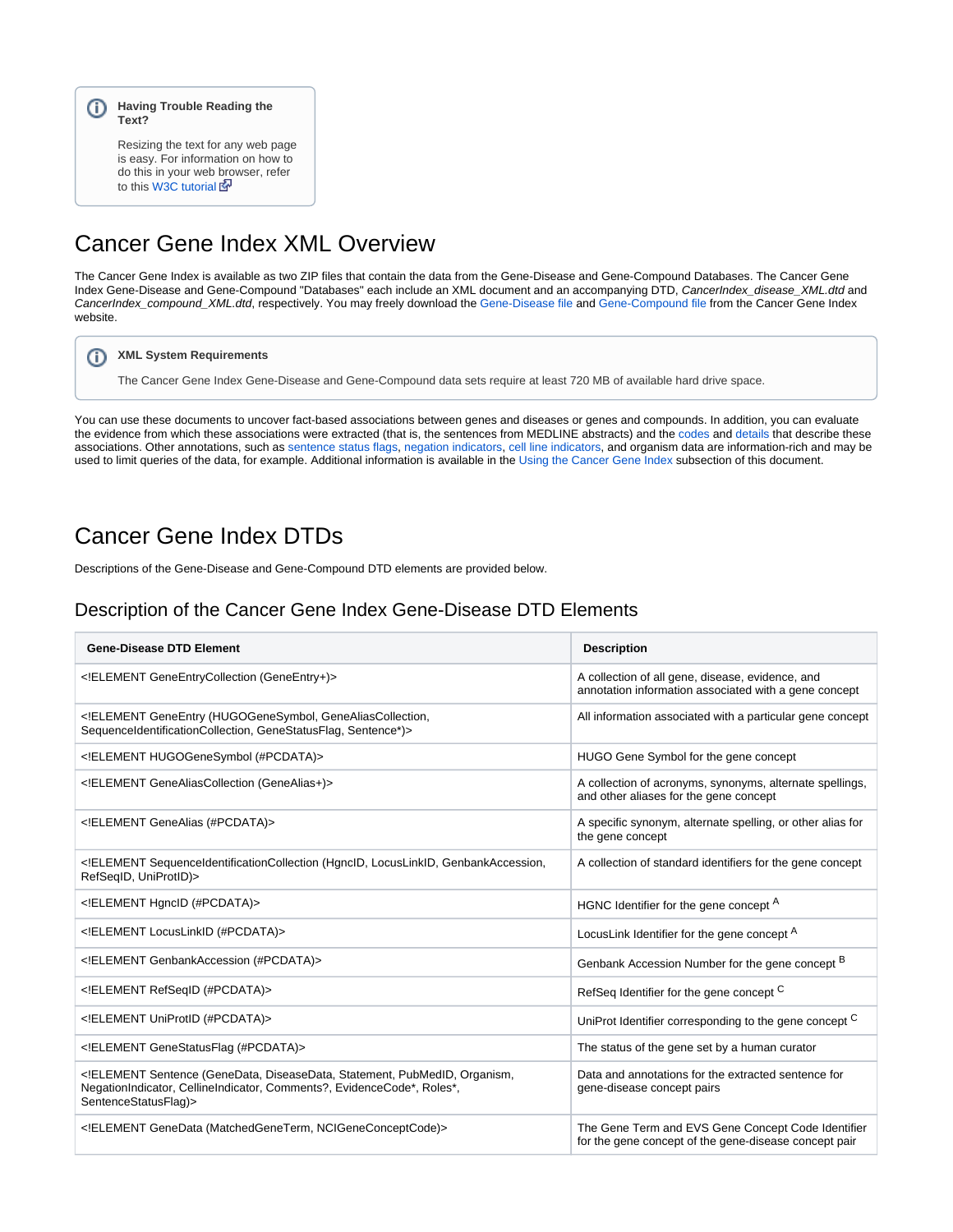| ELEMENT Matched Gene Term (#PCDATA)                             | Matched term of the gene concept                                                                         |
|-----------------------------------------------------------------|----------------------------------------------------------------------------------------------------------|
| ELEMENT NCIGeneConceptCode (#PCDATA)                            | Gene Concept Code corresponding to the Matched<br>Gene Term <sup>B</sup>                                 |
| ELEMENT DiseaseData (MatchedDiseaseTerm, NCIDiseaseConceptCode) | Disease Term and EVS Concept Code Identifier for the<br>disease concept of the gene-disease concept pair |
| ELEMENT Matched Disease Term (#PCDATA)                          | NCI Thesaurus Matched Disease Term for the disease<br>concept                                            |
| ELEMENT NCIDiseaseConceptCode (#PCDATA)                         | EVS Disease Concept Code corresponding to the<br>Matched Disease Term                                    |
| ELEMENT Statement (#PCDATA)                                     | Sentence statement containing the evidence of the<br>gene-disease association                            |
| ELEMENT PubMedID (#PCDATA)                                      | PubMed Identifier for the abstract from which the<br>evidence was extracted                              |
| ELEMENT Organism (#PCDATA)                                      | Organism from which the data were collected                                                              |
| ELEMENT NegationIndicator (#PCDATA)                             | Whether the findings of a gene-disease association<br>within a sentence were negative                    |
| ELEMENT CellineIndicator (#PCDATA)                              | Whether the data were collected from a cell line                                                         |
| ELEMENT Comments (#PCDATA)                                      | Comments made by expert curators                                                                         |
| ELEMENT EvidenceCode (#PCDATA)                                  | <b>Evidence Code</b>                                                                                     |
| ELEMENT Roles (PrimaryNCIRoleCode*, OtherRole*)                 | Role Code and Role Detail for the gene-disease<br>concept pair                                           |
| ELEMENT PrimaryNCIRoleCode (#PCDATA)                            | Role Code and Role Detail for the gene-disease<br>concept pair                                           |
| ELEMENT OtherRole (#PCDATA)                                     | <b>Role Detail</b>                                                                                       |
| ELEMENT Sentence Status Flag (#PCDATA)                          | Sentence Status Flag set by the expert curators                                                          |

<sup>A</sup> Some of the genes in the gene-disease concept pairs are not included in the HGNC or LocusLink and, thus, the text contents for these elements will be "0"

 $B$  The text contents for this element are " $"$ 

 $\rm c$  RefSeq and UniProt Identifiers were taken from HGNC, which does not include all gene concepts included in the Cancer Gene Index. For the affected genes, the element's text contents will be "-"

## <span id="page-2-0"></span>Description of the Cancer Gene Index Gene-Compound DTD Elements

| <b>Gene-Disease DTD Element</b>                                                                                          | <b>Description</b>                                                                                         |
|--------------------------------------------------------------------------------------------------------------------------|------------------------------------------------------------------------------------------------------------|
| ELEMENT GeneEntryCollection (GeneEntry+)                                                                                 | A collection of all gene, compound, evidence, and<br>annotation information associated with a gene concept |
| ELEMENT GeneEntry (HUGOGeneSymbol, GeneAliasCollection,<br SequenceIdentificationCollection, GeneStatusFlag, Sentence*)> | All information associated with a particular gene concept                                                  |
| ELEMENT HUGOGeneSymbol (#PCDATA)                                                                                         | HUGO Gene Symbol for the gene concept                                                                      |
| ELEMENT GeneAliasCollection (GeneAlias+)                                                                                 | A collection of acronyms, synonyms, alternate spellings,<br>and other aliases for the gene concept         |
| ELEMENT GeneAlias (#PCDATA)                                                                                              | A specific synonym, alternate spelling, or other alias for<br>the gene concept                             |
| ELEMENT SequenceIdentificationCollection (HgncID, LocusLinkID, GenbankAccession,<br RefSeqID, UniProtID)>                | A collection of standard identifiers for the gene concept                                                  |
| ELEMENT HgncID (#PCDATA)                                                                                                 | HGNC Identifier for the gene concept A                                                                     |
| ELEMENT LocusLinkID (#PCDATA)                                                                                            | LocusLink Identifier for the gene concept <sup>A</sup>                                                     |
| ELEMENT GenbankAccession (#PCDATA)                                                                                       | Genbank Accession Number for the gene concept B                                                            |
| ELEMENT RefSeqID (#PCDATA)                                                                                               | RefSeq Identifier for the gene concept C                                                                   |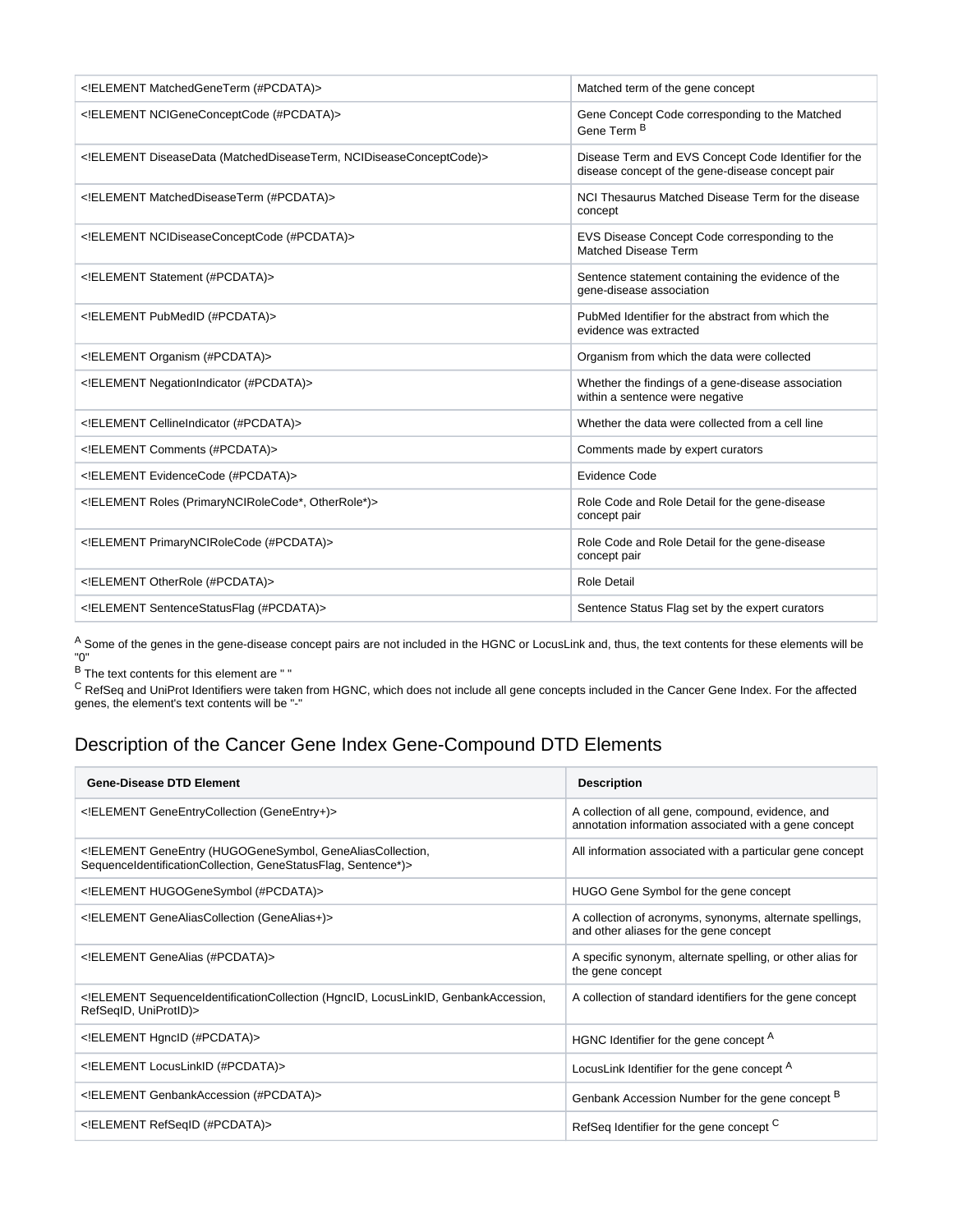| ELEMENT UniProtID (#PCDATA)                                                                                                                                               | UniProt Identifier corresponding to the gene concept C                                                         |
|---------------------------------------------------------------------------------------------------------------------------------------------------------------------------|----------------------------------------------------------------------------------------------------------------|
| ELEMENT GeneStatusFlag (#PCDATA)                                                                                                                                          | The status of the gene set by a human curator                                                                  |
| ELEMENT Sentence (GeneData, DiseaseData, Statement, PubMedID, Organism,<br NegationIndicator, CellineIndicator, Comments?, EvidenceCode*, Roles*,<br>SentenceStatusFlag)> | Data and annotations for the extracted sentence for<br>gene-compound concept pairs                             |
| ELEMENT GeneData (MatchedGeneTerm, NCIGeneConceptCode)                                                                                                                    | The Gene Term and EVS Gene Concept Code Identifier<br>for the gene concept of the gene-compound concept pair   |
| ELEMENT MatchedGeneTerm (#PCDATA)                                                                                                                                         | Matched term of the gene concept                                                                               |
| ELEMENT NCIGeneConceptCode (#PCDATA)                                                                                                                                      | Gene Concept Code corresponding to the Matched<br>Gene Term <sup>B</sup>                                       |
| ELEMENT DrugData (MatchedDrugTerm, NCIDrugConceptCode)                                                                                                                    | Compound Term and EVS Concept Code Identifier for<br>the compound concept of the gene-compound concept<br>pair |
| ELEMENT Matched Drug Term (#PCDATA)                                                                                                                                       | NCI Thesaurus Matched Compound Term for the<br>compound concept                                                |
| ELEMENT NCIDrugConceptCode (#PCDATA)                                                                                                                                      | EVS Compound Concept Code corresponding to the<br>Matched Compound Term                                        |
| ELEMENT Statement (#PCDATA)                                                                                                                                               | Sentence statement containing the evidence of the gene-<br>compound association                                |
| ELEMENT PubMedID (#PCDATA)                                                                                                                                                | PubMed Identifier for the abstract from which the<br>evidence was extracted                                    |
| ELEMENT Organism (#PCDATA)                                                                                                                                                | Organism from which the data were collected                                                                    |
| ELEMENT NegationIndicator (#PCDATA)                                                                                                                                       | Whether the findings of a gene-compound association<br>within a sentence were negative                         |
| ELEMENT CellineIndicator (#PCDATA)                                                                                                                                        | Whether the data were collected from a cell line                                                               |
| ELEMENT Comments (#PCDATA)                                                                                                                                                | Comments made by expert curators                                                                               |
| ELEMENT EvidenceCode (#PCDATA)                                                                                                                                            | <b>Evidence Code</b>                                                                                           |
| ELEMENT Roles (PrimaryNCIRoleCode*, OtherRole*)                                                                                                                           | Role Code and Role Detail for the gene-compound<br>concept pair                                                |
| ELEMENT PrimaryNCIRoleCode (#PCDATA)                                                                                                                                      | Role Code and Role Detail for the gene-compound<br>concept pair                                                |
| ELEMENT OtherRole (#PCDATA)                                                                                                                                               | <b>Role Detail</b>                                                                                             |
| ELEMENT Sentence Status Flag (#PCDATA)                                                                                                                                    | Sentence Status Flag set by the expert curators                                                                |

A Some of the genes in the gene-compound concept pairs are not included in the HGNC or LocusLink and, thus, the text contents for these elements will be "0"

 $B$  The text contents for this element are " $B$ 

 $C$  RefSeq and UniProt Identifiers were taken from HGNC, which does not include all gene concepts included in the Cancer Gene Index. For the affected genes, the element's text contents will be "-"

### <span id="page-3-0"></span>Additional DTD Information

The Gene-Disease and Gene-Compound DTD elements include meaningful parenthetical information and special characters. Consider the following examples:

- 1. <!ELEMENT GeneEntry (HUGOGeneSymbol, GeneAliasCollection, SequenceIdentificationCollection, GeneStatusFlag, Sentence
- 2. <!ELEMENT HUGOGeneSymbol (#PCDATA)>
- 3. <!ELEMENT GeneAliasCollection (GeneAlias+)>
- 4. <!ELEMENT GeneAlias (#PCDATA)>
- 5. <!ELEMENT Sentence (GeneData, DiseaseData, Statement, PubMedID, Organism, NegationIndicator, CellineIndicator, Comments?, EvidenceCode\*, Roles\*, SentenceStatusFlag)>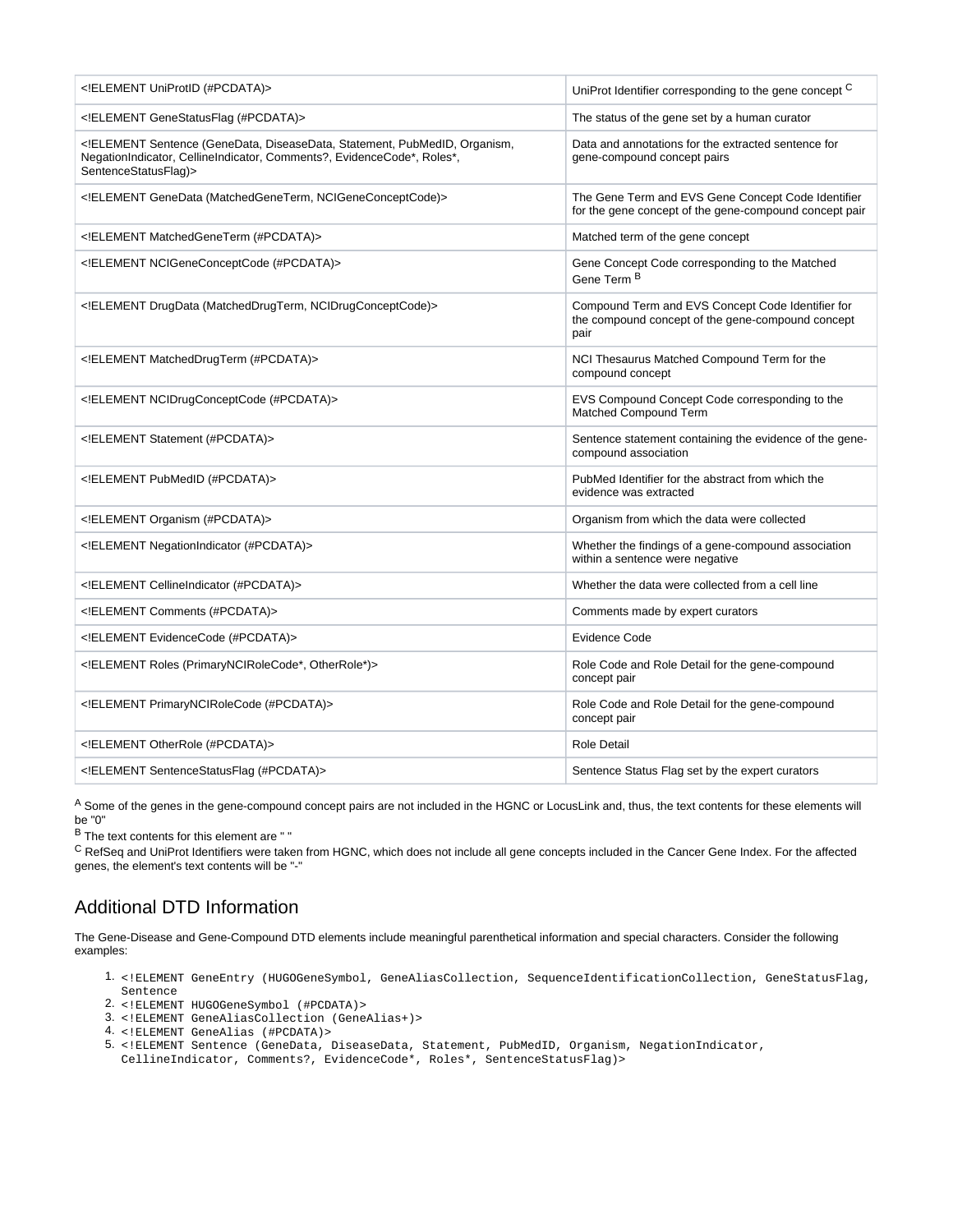!ELEMENT GeneEntry defines that the GeneEntry element contains five child elements: HUGOGeneSymbol, GeneAliasCollection, SequenceIdentificationCollection, GeneStatusFlag, Sentence\*

!ELEMENT HUGOGeneSymbol defines the HUGOGeneSymbol element to be of type #PCDATA

!ELEMENT GeneAliasCollection defines the GeneAliasCollection element to be of type GeneAlias+

- !ELEMENT GeneAlias defines the GeneAlias element to be of type #PCDATA
- !ELEMENT Sentence defines the Sentence element contains eleven elements: GeneData, DiseaseData, Statement, PubMedID,

Organism, NegationIndicator, CellineIndicator, Comments?, EvidenceCode\*, Roles\*, SentenceStatusFlag

#PCDATA stands for Parsed Character data. Declarations of element type #PCDATA mean that XML Parsers will parse the text contents found between the start and end tags of an XML element that correspond to this DTD element.

Cancer Gene Index elements not only contain child elements and text elements, but also information about the presence of child elements and the number of times a particular element can recur. Elements with one or more child elements declare the name(s) of the child elements as comma-separated lists inside parentheses. Examples of Cancer Gene Index elements with multiple child elements are given above in 1 and 5.



Special characters (for example,  $+, *, ?$ ) appended to the name of a child element describe the expected number of occurrences of element. The + character in example 3 above declares that the child element GeneAlias must occur one or more times inside the GeneAliasCollection element. The \* character in examples 1 and 5 above declares that the child element Sentence, EvidenceCode, and Roles can occur zero or more times inside the Gen eEntry and Sentence elements. The ? character in example 5 above declares that the child element Comments can be absent or occur one time inside the Sentence element.

## <span id="page-4-0"></span>Parsing the Cancer Gene Index XML

Many free XML parsers exist, as do parsing modules or libraries for a variety of common programming languages, that will quickly divide the Gene-Disease and Gene-Compound XML documents into their component data. Parsed data can be stored in a database or other data management application and be computed against. Alternatively, you may prefer to write code that recursively loops through the XML and extracts the information that you desire. As end users parse the Cancer Gene Index data into various formats (for example, database dumps or tab-delimited text files) or create code to walk through the XML, they are strongly encouraged to make these versions and the code available by posting them to the [Cancer Gene Index User](https://wiki.nci.nih.gov/display/cageneindex/Cancer+Gene+Index+User+Community+Parsed+Data+and+Code)  [Community Parsed Data and Code web page.](https://wiki.nci.nih.gov/display/cageneindex/Cancer+Gene+Index+User+Community+Parsed+Data+and+Code)

## <span id="page-4-5"></span><span id="page-4-1"></span>Using the Cancer Gene Index Data

The following subsections provide information and tips to maximize your use of the Cancer Gene Index XML files.

### <span id="page-4-2"></span>Refining Your Searches with Flags and Indicators

You can use the Cancer Gene Index to discover associations between genes and diseases or genes and compounds. These associations were derived [from the literature](https://wiki.nci.nih.gov/x/DS9yAQ) using a sophisticated automated process, and thus not all of the extracted gene-disease or gene-compound concept pair associations were found to be factual by expert human curators in subsequent validation steps.



If you would like to restrict your queries of the Cancer Gene Index data sets to only those concept pairs that were validated as being truly associated, filter out information where the [SentenceStatusFlag](https://wiki.nci.nih.gov/display/cageneindex/Data%2C+Metadata%2C+and+Annotations#Data,Metadata,andAnnotations-sentencestatusflags) is "no\_fact" or "unclear" and where the [NegationIndicator](https://wiki.nci.nih.gov/display/cageneindex/Data%2C+Metadata%2C+and+Annotations#Data,Metadata,andAnnotations-Indicators) is "yes."

You also, of course, can take advantage of other annotations such as [CelllineIndicator](https://wiki.nci.nih.gov/display/cageneindex/Data%2C+Metadata%2C+and+Annotations#Data,Metadata,andAnnotations-Indicators) or Organism names. For information about the status flags, indicators, and other annotations within the XML documents, refer to the [Cancer Gene Index Data, Metadata, and Annotations wiki page.](https://wiki.nci.nih.gov/x/zC1yAQ)

### <span id="page-4-3"></span>Codes and Details

The expert curators also set Evidence Codes, Role Codes, and Role Details for each concept pair. [Evidence codes](https://wiki.nci.nih.gov/display/cageneindex/Data%2C+Metadata%2C+and+Annotations#Data,Metadata,andAnnotations-EvidenceCodes) (EvidenceCodes) qualify the assertions of a gene-disease or gene-compound association made in the sentence and provide information on how the these assertions were made. [Role](https://wiki.nci.nih.gov/display/cageneindex/Data%2C+Metadata%2C+and+Annotations#Data,Metadata,andAnnotations-RoleCodes)  [Codes](https://wiki.nci.nih.gov/display/cageneindex/Data%2C+Metadata%2C+and+Annotations#Data,Metadata,andAnnotations-RoleCodes) (PrimaryNCIRoleCode) and [Role Details](https://wiki.nci.nih.gov/display/cageneindex/Data%2C+Metadata%2C+and+Annotations#Data,Metadata,andAnnotations-RoleDetails) (OtherRole) describe the semantic associations between gene and either a disease or compound term. Whereas the Evidence Codes describe how the association was inferred or the type of experiment upon which the inference was made, Role Codes and Role Details give information about the actual gene-disease or gene-compound association.

For information about the meaning of the codes, details, and other data and annotations within the XML documents, refer to the [Cancer Gene Index Data,](https://wiki.nci.nih.gov/x/zC1yAQ)  [Metadata, and Annotations wiki page](https://wiki.nci.nih.gov/x/zC1yAQ).

#### <span id="page-4-4"></span>Gene, Disease, and Compound Ontologies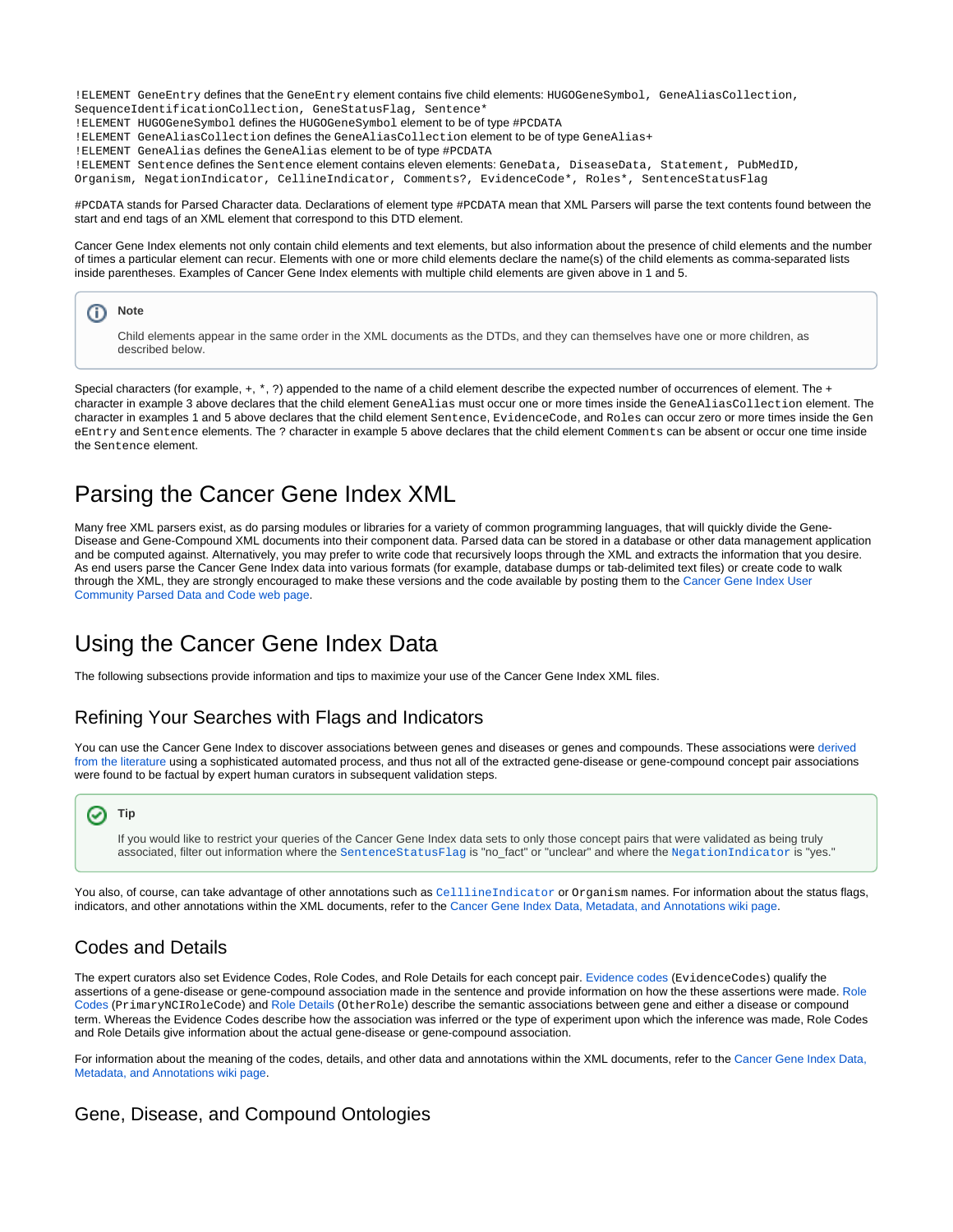Although the [NCI Thesaurus](http://nciterms.nci.nih.gov/) provides compound, disease, and gene ontological information and [was used to create the data resource,](https://wiki.nci.nih.gov/x/DS9yAQ) this information is not easily deduced from data in the Cancer Gene Index, itself.

Should you wish to search for parent, sister, and child concepts, it is possible to trace back to the hierarchical disease, compound, and gene terms with the NCI Thesaurus GUI or the [Enterprise Vocabulary Services \(EVS\) API](https://cabig.nci.nih.gov/concepts/EVS/). To use these tools, you will need the NCI Thesaurus concept terms (for example, from MatchedGeneTerm or MatchedDrugTerm) or NCI Thesaurus Concept Code (for example, from NCIDiseaseConceptCode or NCIDrugConceptC ode).

**Tip** の

The NCI Thesaurus Concept Code for a gene, disease, or compound term is also its EVS Identifier.

## <span id="page-5-0"></span>Using the NCI Thesaurus to Find Parent/Child Concepts

To view disease, compound, and gene ontologies, open a new browser tab or window and navigate to the [NCI Thesaurus web page,](http://nciterms.nci.nih.gov/) enter in your gene symbol, matched term, or NCI Thesaurus concept code (2, "ovarian serous adenocarcinoma"), and click the Search button (3). If you need help finding your gene, disease, or compound term, click the Contact Us link at the bottom of the page (4).

| <b>NCIthesaurus</b>                                                                                                                                                                                                                                                                                                                                                                                                                                                                                                                                                                                                                                                                                                                                                                                                                                                                                                                                      | ovarian serous<br>$\bigcirc$ Exact Match $\bigcirc$ Begins With | $\overline{2}$<br><b>Search</b><br>3<br>$\odot$ Contains<br>Home   View Hierarchy   Subsets   Help<br><b>Term Suggestion</b>                                                                                                                                                                                                                                                                            |
|----------------------------------------------------------------------------------------------------------------------------------------------------------------------------------------------------------------------------------------------------------------------------------------------------------------------------------------------------------------------------------------------------------------------------------------------------------------------------------------------------------------------------------------------------------------------------------------------------------------------------------------------------------------------------------------------------------------------------------------------------------------------------------------------------------------------------------------------------------------------------------------------------------------------------------------------------------|-----------------------------------------------------------------|---------------------------------------------------------------------------------------------------------------------------------------------------------------------------------------------------------------------------------------------------------------------------------------------------------------------------------------------------------------------------------------------------------|
|                                                                                                                                                                                                                                                                                                                                                                                                                                                                                                                                                                                                                                                                                                                                                                                                                                                                                                                                                          |                                                                 | <b>Quick Links</b><br>▼                                                                                                                                                                                                                                                                                                                                                                                 |
| Welcome                                                                                                                                                                                                                                                                                                                                                                                                                                                                                                                                                                                                                                                                                                                                                                                                                                                                                                                                                  |                                                                 | Version: July 27, 2009 (09.09c).                                                                                                                                                                                                                                                                                                                                                                        |
| NCI Thesaurus (NCII) provides reference terminology for many NCI<br>and other systems. It covers vocabulary for clinical care, translational<br>and basic research, and public information and administrative<br>activities.<br><b>NCIt features:</b><br>· Stable, unique codes for biomedical concepts;<br>· Preferred terms, synonyms, definitions, research codes,<br>external source codes, and other information;<br>. Links to NCI Metathesaurus and other information sources;<br>. Over 200,000 cross-links between concepts, providing formal<br>logic-based definition of many concepts;<br>. Extensive content integrated from NCI and other partners, much<br>available as separate NCIt subsets<br>. Updated frequently by a team of subject matter experts.<br>NCIt is a widely recognized standard for biomedical coding and<br>reference, used by a broad variety of public and private partners both<br>nationally and internationally. | NC <sub>lm</sub><br><b>NCI BioPortal</b><br>cancer.gov          | NCI Enterprise Vocabulary Services:<br>Terminology resources and services<br>for NCI and the biomedical community.<br>NCI Metathesaurus: Comprehensive<br>database of 4,600,000 terms from 70<br>terminologies.<br>NCI BioPortal: View NCI and other<br>terminologies in an integrated ontology<br>environment.<br>NCI Terminology Resources: More<br>information on NCI dictionaries and<br>resources. |
| NCI Home   Contact Us   Policies   Accessibility   FOIA                                                                                                                                                                                                                                                                                                                                                                                                                                                                                                                                                                                                                                                                                                                                                                                                                                                                                                  |                                                                 |                                                                                                                                                                                                                                                                                                                                                                                                         |

You may view parent and child terms for any disease term by clicking the Relationships tab (selected in figure). For example, "ovarian serous adenocarcinoma" has the children "ovarian serous cystadenocarcinoma" and "ovarian serous papillary adenocarcinoma" and the parent terms "malignant ovarian serous tumor," "ovarian adenocarcinoma," and "serous adenocarcinoma." Alternatively, if you would like to view where your term fits in the entire disease hierarchy, click the red View in Hierarchy button (selected in figure).